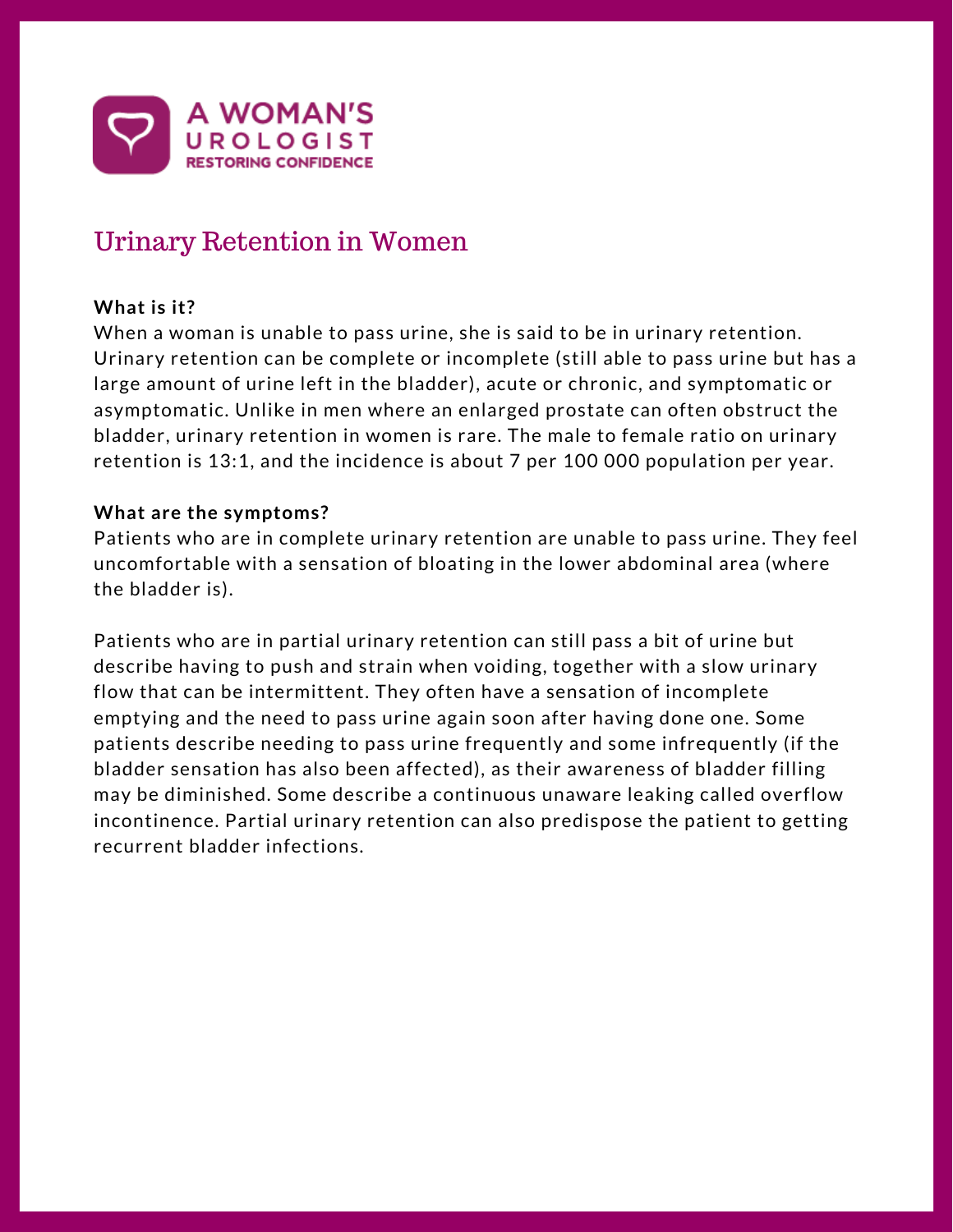## **What are the causes?**

Urinary retention can be transient and the causes are:

- 1. Immobility (eg post operative)
- 2. Urinary tract infection
- 3. Constipation or faecal impaction
- 4. Delirium
- 5. Medications
- 6. Psychological problems
- 7. Endocrinological problems

Causes of more long term urinary retention can be multifactorial and include:

- 1. Idiopathic (unknown)
- 2. Anatomic obstruction
	- a. Vaginal prolapse
	- b. Tight sling
	- c. Urethral stricture / mass eg diverticulum, caruncle
	- d. Meatal stenosis (in post menopausal women)
	- e. Other vaginal mass eg gynaecological tumour
	- f. Ureterocele
- 3. Functional
	- a. Bladder outlet dysfunction
		- i. Primary bladder neck obstruction
		- ii. Dysfunctional voiding eg Fowler's syndrome, learned voiding
- dysfunction

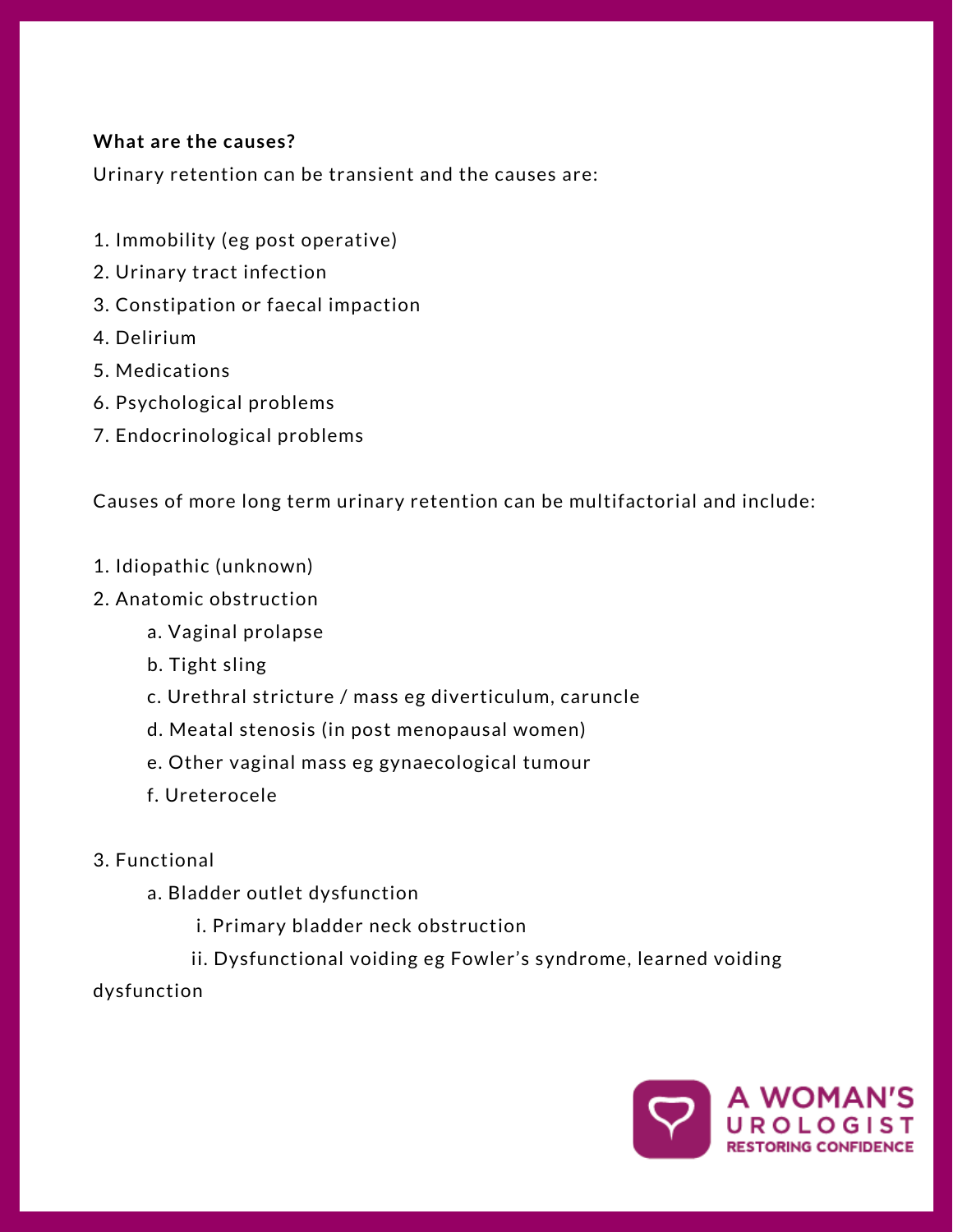b. Bladder dysfunction (bladder is unable to contract fully to expel all the urine or hypocontractile bladder)

- i. Neurological disease eg multiple sclerosis, spinal cord injury
- ii. Old age
- iii. Diabetes
- iv. Medication related
- v. Pain or inflammatory disease
- vi. Pelvic surgery causing denervation of pelvic nerves
- vii. Psychogenic eg conversion disorder
- c. Failure of sphincter relaxation (usually due to a neurological disorder)

## **Who is at risk?**

Women who have a history of surgery for incontinence, may have had a sling that is too tight, causing obstruction. A large vaginal prolapse or a narrowing (stricture) in the urethra can also cause obstruction.

Risk factors for having a bladder that does not generate a strong contraction (hypocontractile bladder), include old age (incidence of about 30% at age 80), neurological conditions (eg multiple sclerosis, lower back surgery, lower back disc prolapse), pelvic surgery (major gynaecological or bowel surgery), and diabetes (which can cause nerve damage). Certain medications can also weaken a bladder's contractility (eg anticholinergics, narcotics).

## **How will I be assessed?**

A detailed medical history will be obtained including:

- Incontinence surgery or pelvic surgery
- Childhood voiding history
- Co-morbidities: neurological disorder, diabetes, hormonal status

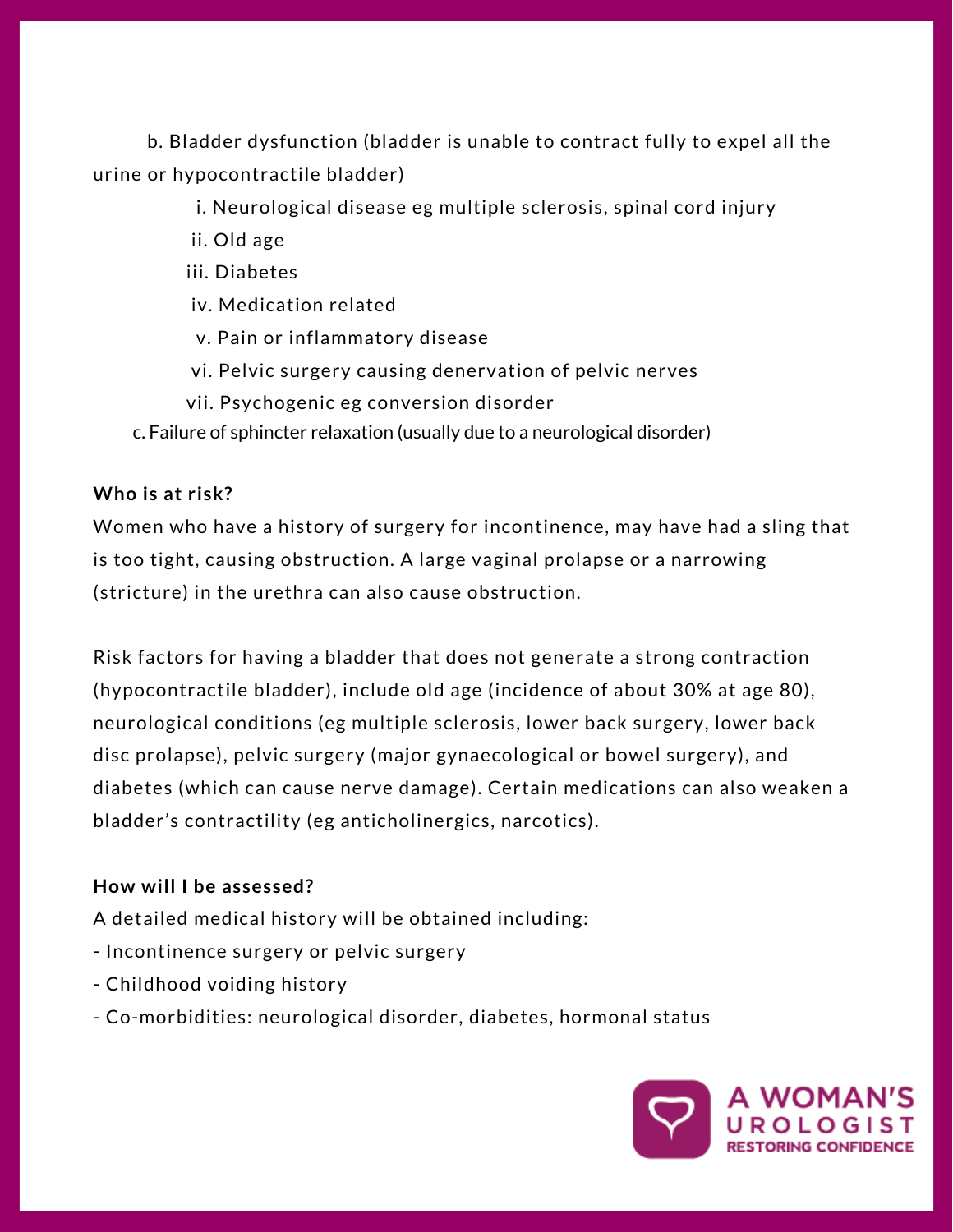- Medications that cause retention eg alpha agonist, psychotropic drugs, anticholinergic

- [Gynaecological](https://www.safetyandquality.gov.au/our-work/transvaginal-mesh/resources/) history: eg endometriosis

Examination includes:

- Abdominal and sacral examination
- Pelvic examination looking for vaginal prolapse or urethral abnormalities
- Focused neurological examination

#### **What tests are needed?**

#### *The basic tests that are helpful are:*

1. Renal tract ultrasound: Which will check for post void residual volume (PVR), which is the amount of urine that is left behind after a void. It can also screen for possible sequelae of urinary retention such as swelling of the kidneys or bladder stone 2 Urine test: A mid stream urine sample can be tested for infection

3. Blood test: Rule out kidney impairment

## *Other tests that may be useful are:*

4. Urodynamics (bladder pressure test): This is the definitive test to diagnose and find out the cause of urinary retention. It is a safe test that is done under local anaesthesia. It allows the urologist to assess if the bladder is obstructed vs a bladder that does not generate a strong enough contraction. If there is an obstruction, the level of the obstruction and the cause can often be diagnosed during this test. The test is often combined with advanced techniques using Xray (fluoroscopy), ultrasound, urethral pressure profile or EMG (a pressure sensor that assesses urethral sphincter activity).

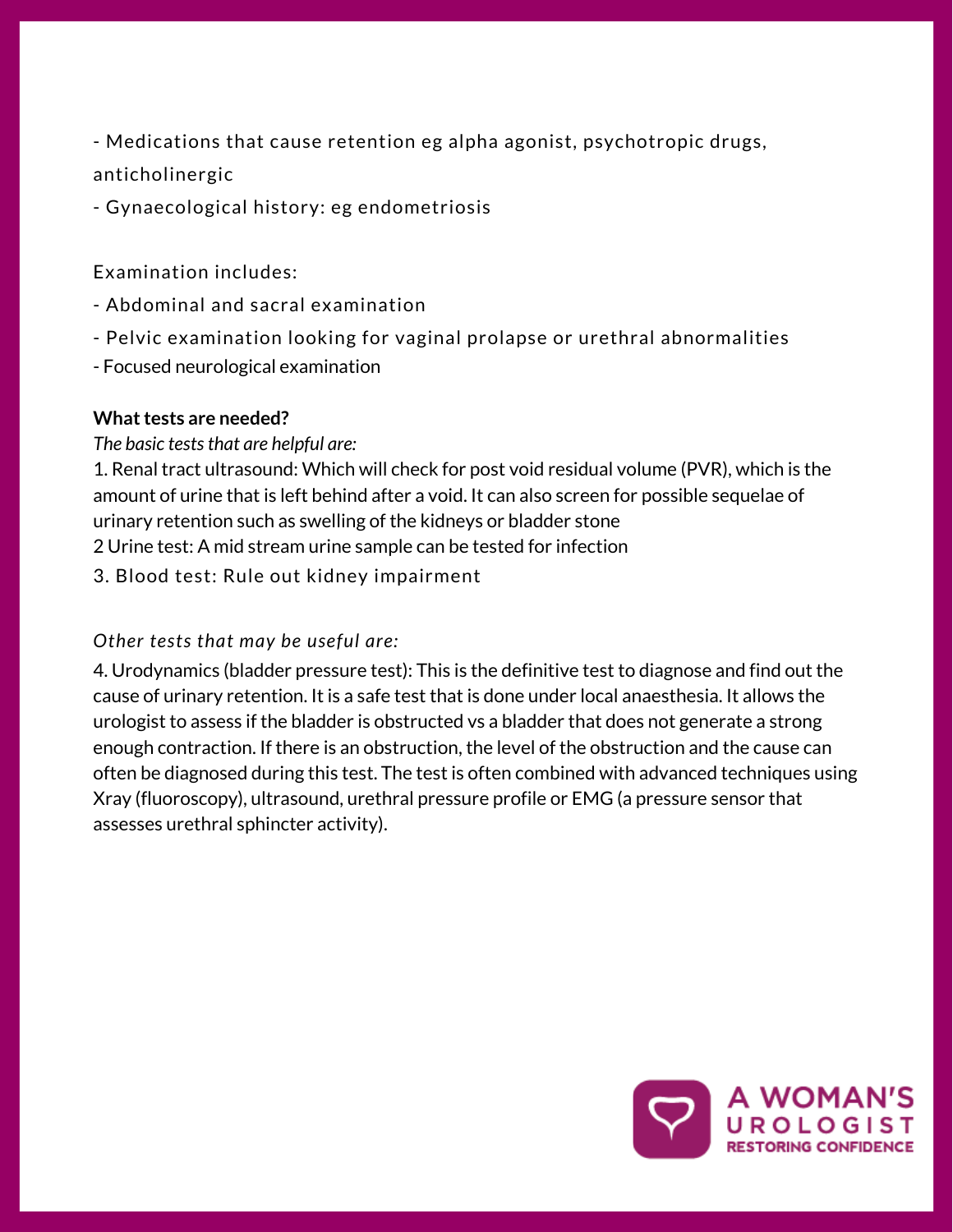5. Cystoscopy: Check for urethral mass or stricture

Check bladder for diverticulum (pouch), trabeculation, bladder stone

6. Pelvic ultrasound: This is an internal ultrasound that is useful to assess for urethral structures (such as a tight sling), gynaecological tumours, and lower abdominal masses arising from the female reproductive organs (eg ovarian cyst, uterine fibroid)

7. MRI pelvis: Assess for urethral diverticulum (pouch in the urethra)

8. MRI brain and spine:Assess for neurological conditions causing retention eg multiple sclerosis, lower spine disc prolapse, nerve impingement, tumours

# **What can happen if urinary retention is left untreated?**

If the cause of the retention is an obstruction, the patient will usually be very bothered with urinary symptoms like poor flow and needing to void again after having done one. The bladder may also develop secondary overactivity which causes symptoms like urinary frequency, urgency, urge leakage and waking up at night to pass urine (nocturia). If the obstruction does not get relieved after a long time, the bladder may undergo irreversible changes like forming diverticuli (pouches that don't drain properly), and [hypocontractility](https://www.safetyandquality.gov.au/our-work/transvaginal-mesh/resources/) (bladder wall is so stretched that it is unable to generate a strong contraction during voiding). Very rarely, pressure in the bladder may 'backflow' into the ureters and kidneys, causing kidney damage.

As the urine does not clear properly (stasis), this predisposes the patient to getting recurrent bladder infections. Patients can get multi-resistant bacteria if they have been treated with multiple courses of antibiotics over the long term. Infections can rarely ascend from the bladder to the kidneys, making the patient very unwell (pyelonephritis)

The sediments at the base of the bladder can also form bladder stones which can worsen bladder infections and bladder symptoms. Surgery will be needed to remove the stones.

Chronic conscious or subconscious abdominal straining to assist with voiding, can result in the formation of hernias, haemorrhoids or vaginal prolapses.

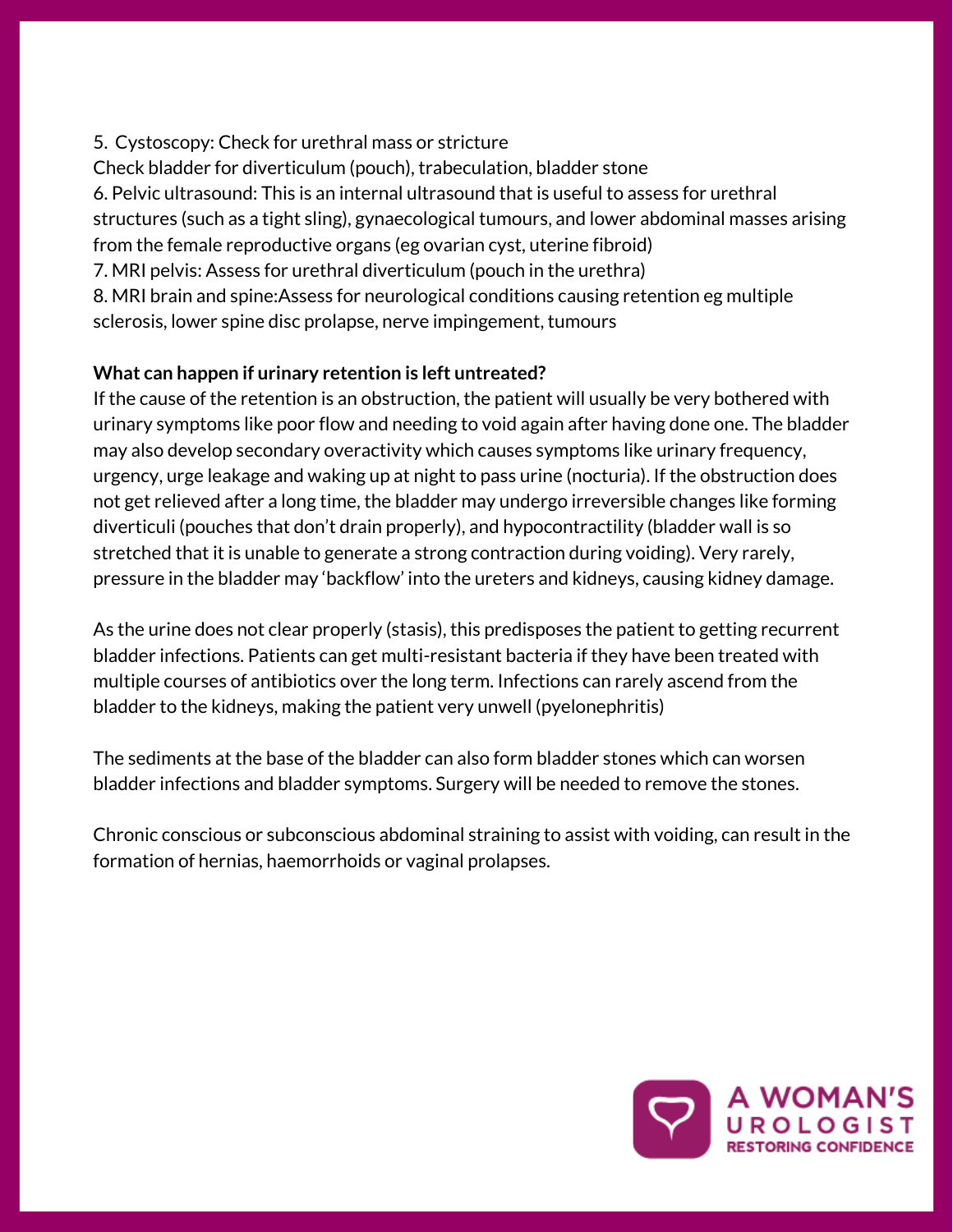## **What are the treatments?**

Medications are not effective and cannot restore bladder contractility. Antibiotics may be needed if there is an infection**.** Every individual is not the same, treatments are recommended according to the underlying cause of the obstruction and the patient herself. Other treatment options are:

#### *Conservative management:*

- Observation is suitable in certain patients. Patients can be instructed to do timed voiding or double voiding

- Pelvic floor physiotherapy and biofeedback

### *Catheterization:*

- This is the mainstay of treatment if there is significant urinary retention. There are 2 forms of catheterization: intermittent [self-catheterization](https://www.safetyandquality.gov.au/our-work/transvaginal-mesh/resources/) (ISC) or indwelling catheterization (IDC). Indwelling catheters can be inserted through the urethra (opening where the bladder drains to the vagina) or through the lower abdomen (suprapubic catheter).

- ISC is always the preferred option over IDC, as long as the patient is able and willing to learn and perform the catheterizations. ISC is also useful in patients who have a urethral stricture (narrowing) as it allows intermittent dilatation of the passage.

#### *Sacral neuromodulation (bladder pacemaker):*

- Can potentially treat urinary retention due to functional obstruction (eg Fowler's syndrome) or bladder dysfunction (hypocontractile bladder)

- Safe and minimally invasive
- About 70% response rate seen in patients with Fowler's syndrome

- Has 5% – 50% response rate for patients with hypocontractile bladder, resulting in stronger bladder contractions and more effective bladder emptying

- Lower response rate seen in neurogenic patients

## *Botox injection:*

- Into bladder neck or external urethral sphincter or pelvic floor can be used to treat particular causes of functional obstruction

- This is an off-label use